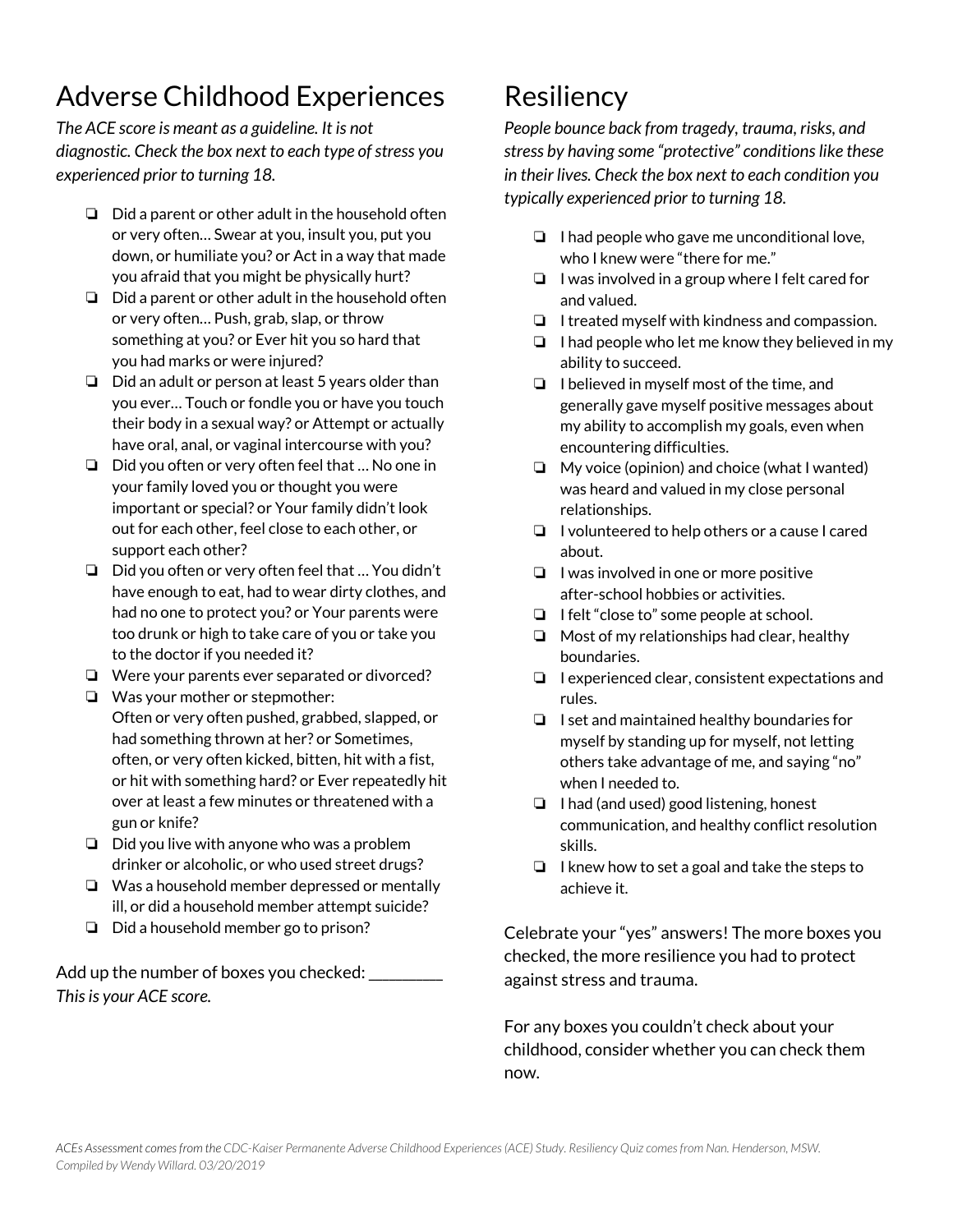# Self Reflection Questions

"*I have told you these things,so that in me you may have peace. In the world you will have trouble. But take heart; I have overcome the world.*" —John 16:33

- 1. Was the trouble/stress I experienced during childhood positive, tolerable, or toxic?(Based on the explanation shown from the Center on the Developing Child at Harvard University.)
- 2. What or who helped buffer that stress and make me the survivor I am today?
- 3. What is my body's typical response to stress? Am I prone to fight (aggression), flight (avoidance), or tend/befriend (comfort- or support-seeking)?
- 4. In the past few weeks or months, what activities, thoughts, images, or sounds have triggered this response?
- 5. What does it look like when my basic needs—worth, love, trust, rest, and nourishment—are met? And when they are not met? How does feeling SLATH(y) impact me?
- 6. What tactics or techniques help me counter that stress response and bring peace in my body and mind? For example: physical exercise, yoga, deep breathing, prayer, singing, meditation, a warm bath, a walk in nature, or mindfully focusing on a word or phrase that has a positive meaning to you (a.k.a. the relaxation response). *Also consider the Personal Resiliency Builders below.*

### **Personal Resiliency Builders** (Individual Qualities that Facilitate Resiliency)

### *By Nan Henderson, MSW*

Check the top three or four resiliency builders you use most often. Ask yourself how you have used these in the past or currently use them. Think of how you can best apply these resiliency builders to current life problems, crises, or stressors. (Optional—Circle one or two resiliency builders you think you could add to your personal repertoire.)

- ❏ Relationships—*Sociability/ability to be a friend/ability to form positive relationships*
- ❏ Service—*Giving of yourself to help others*
- ❏ Humor—*Having and using a good sense of humor*
- ❏ Inner Direction—*Basing choices/decisions on internal evaluation (internal locus of control)*
- ❏ Perceptiveness—*Insightful understanding of people and situations*
- ❏ Independence—*"Adaptive" distancing from unhealthy people and situations/autonom*y
- ❏ Positive View of Personal Future—*Optimism; expecting a positive future*
- ❏ Flexibility—*Can adjust to change; can bend as necessary to positively cope with situations*
- ❏ Love of Learning—*Capacity for and connection to learning*
- ❏ Self-Motivation—*Internal initiative and positive motivation from within*
- ❏ Competence—*Being "good atsomething"/personal competence*
- ❏ Self-Worth—*Feelings ofself-worth and self-confidence*
- ❏ Spirituality—*Personal faith in something greater*
- ❏ Perseverance—*Keeping on despite difficulty; doesn't give up*
- ❏ Creativity—*Expressing yourself through artistic endeavor, or through other means of creativity*